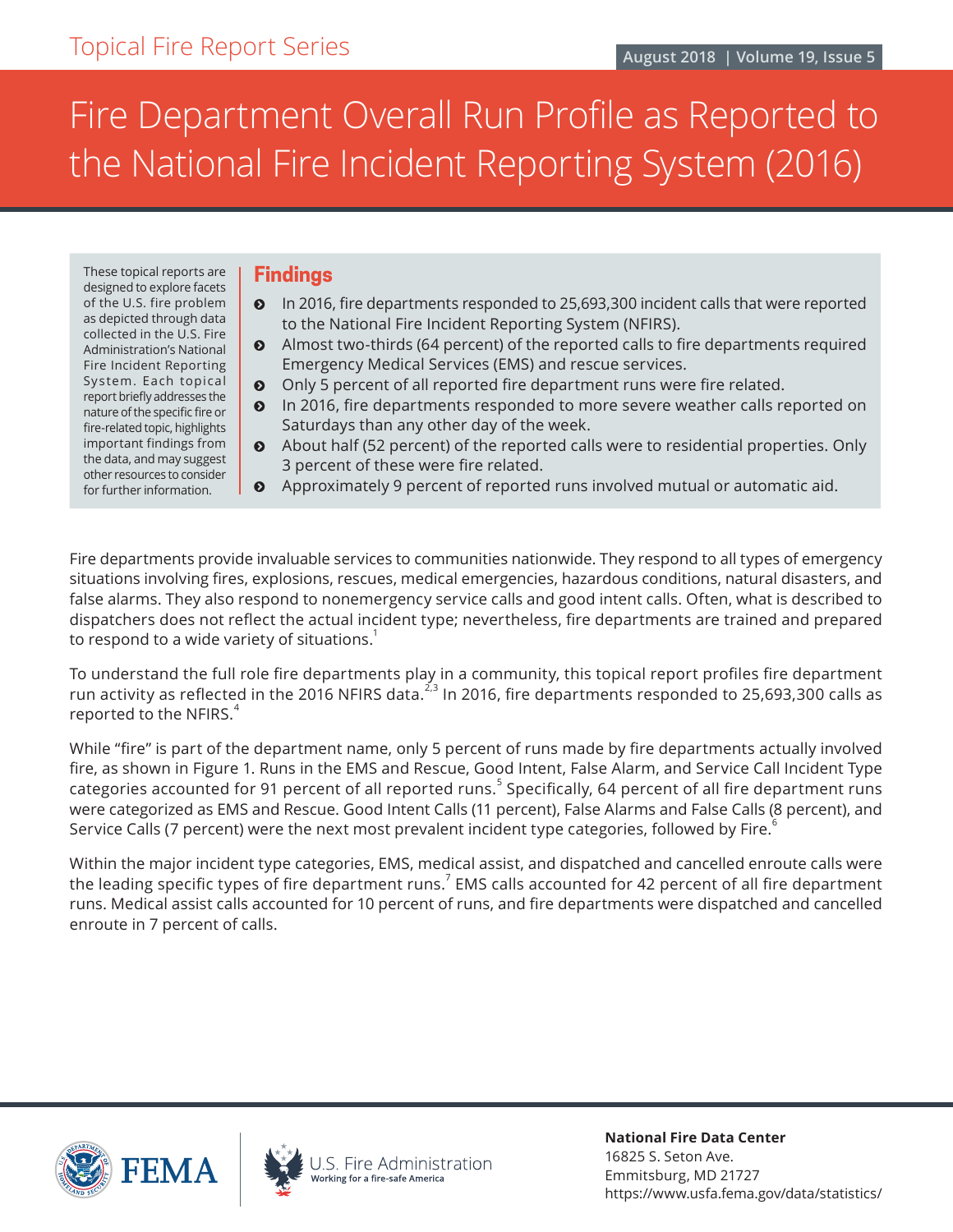

**Figure 1. Fire department overall runs by major incident type category (Percent of runs, 2016)**

Source: NFIRS 5.0.

Note: Total does not add up to 100 percent due to rounding.

### **Emergency calls**

The official national emergency number is 911. Emergency calls are placed to Public Safety Answering Points (PSAPs), typically city or county controlled, where a trained dispatcher is ready to route the call to local emergency medical, fire and police services. Dispatchers at the PSAPs determine the location of calls by cross-referencing the telephone number against a location database.<sup>8</sup> Technology involving wireless telephones and Voice over Internet Protocol services, such as cellphones and internet connections (e.g., DSL, dial and cable modems), make determining where the call is coming from more complex because the call is not associated with a fixed location. This can delay emergency response times. However, to improve the ability of emergency personnel to respond efficiently to callers placing wireless 911 calls, the Federal Communications Commission has taken steps to ensure that wireless service providers make location information automatically available to PSAPs.

In some rural and remote areas, emergency calls connect directly to local fire stations. Presently, more and more rural area residences are in the process of establishing precise addresses for future PSAP capabilities.<sup>9</sup>

# **Hourly, weekly, monthly and seasonal profile of runs**

Fire departments respond to incidents everyday, at all times of the day. In 2016, the demand for fire department services was relatively constant during the late morning through the early evening. Peak demand was between the hours of 2 and 6 p.m., as shown in Figure 2. Each type of run has its own characteristic daily profile, as shown in Figure 3. All runs were lowest in the very early morning hours and increased during the morning as daily activities began. Most run types reached near peak demand in midmorning and remained relatively constant with peak hours occurring in the mid to late afternoon, until early evening. Fire, severe weather, and special incident (e.g., citizen complaint) runs were notable exceptions. Fire runs increased slowly but steadily during the day, peaked between late afternoon and early evening, and then steadily decreased. Severe weather runs had below average demand until midafternoon, increased sharply through late afternoon and early evening, then decreased sharply during the late evening hours. Special incident runs had below average demand until 8 a.m., peaked late morning, and continued to decline with two small peaks in the early afternoon and evening hours.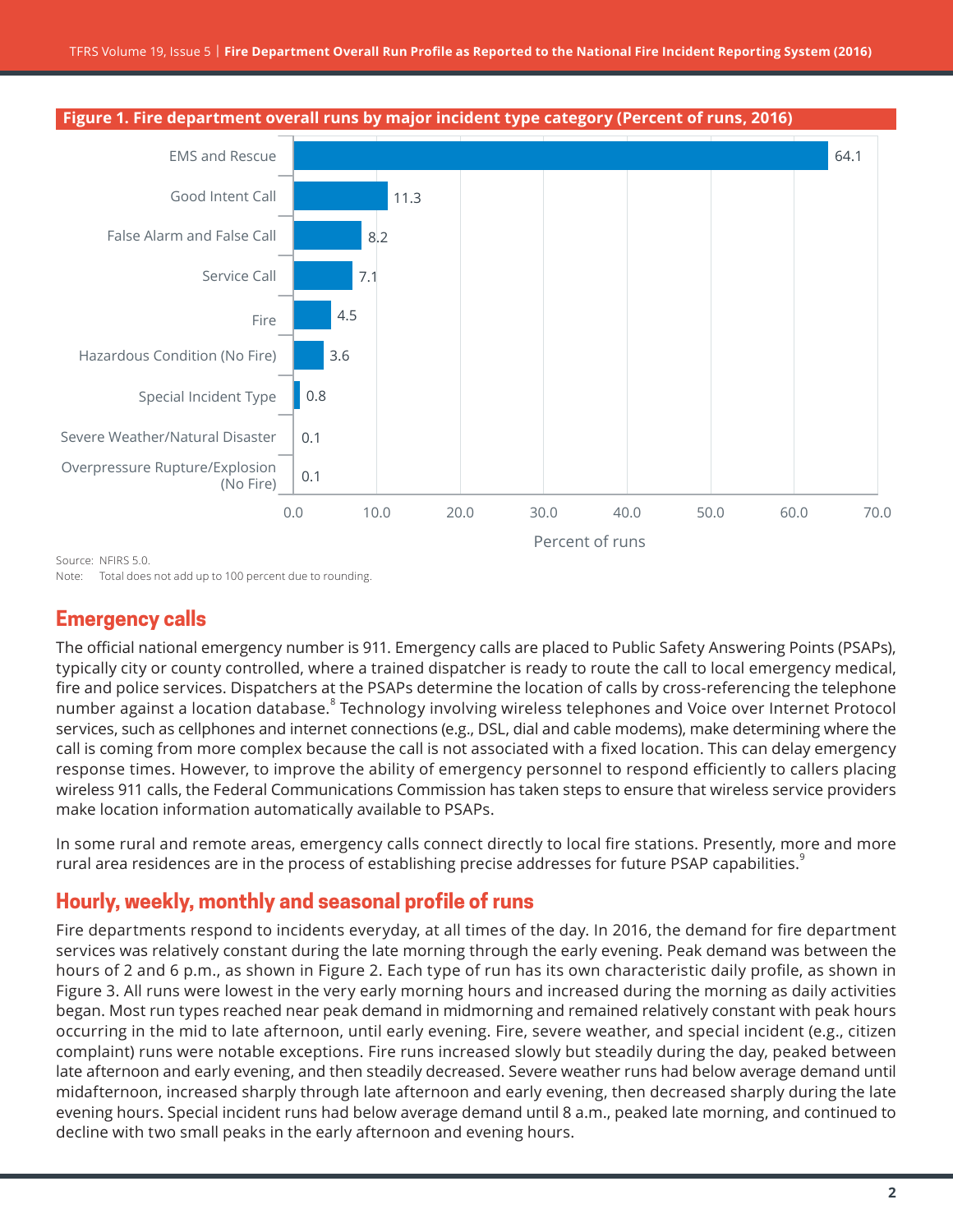

**Figure 2. Fire department overall runs by time of day (Percent of runs, 2016)**

Source: NFIRS 5.0.

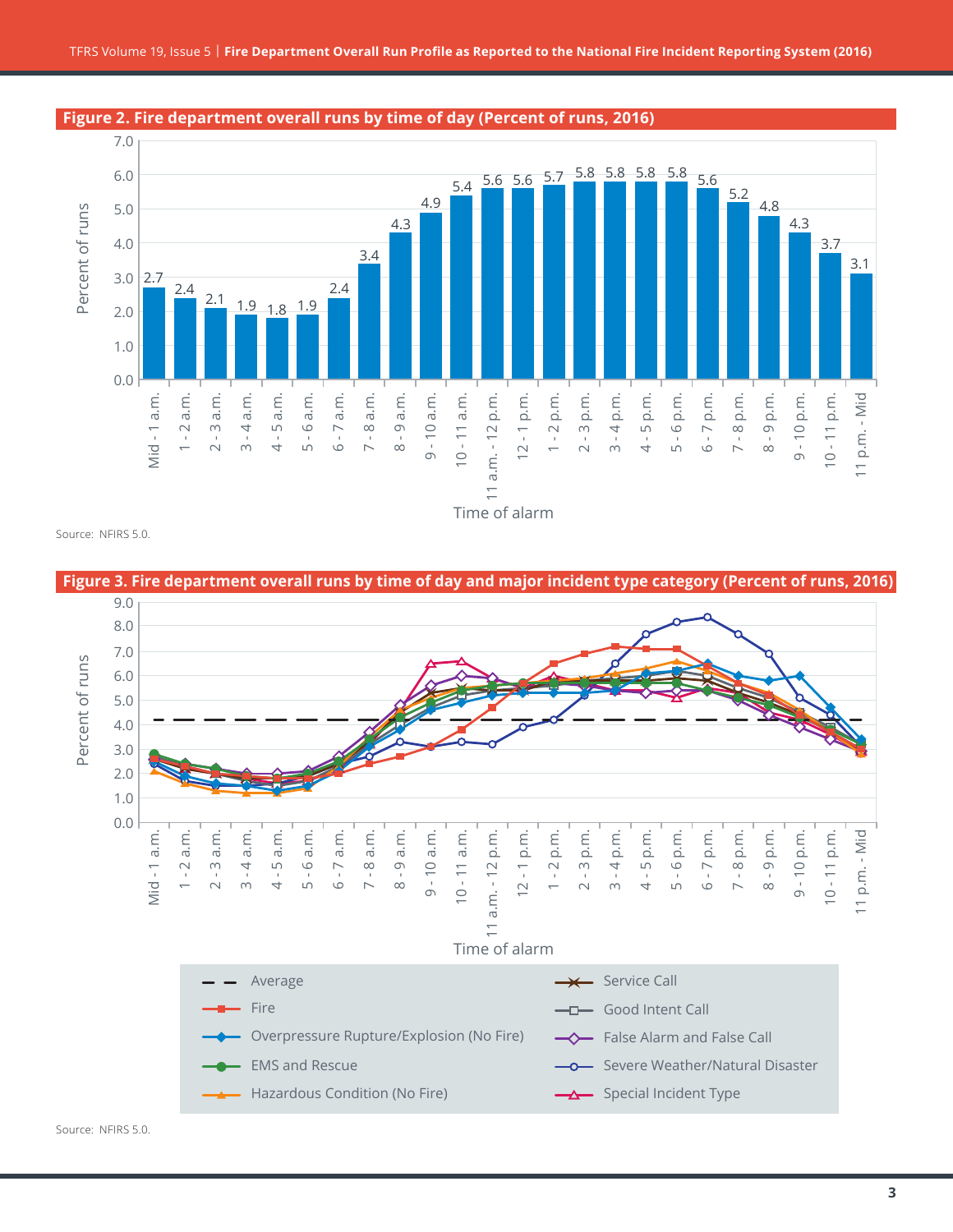Overall, fire department runs followed a fairly consistent pattern by day of the week, except for calls to fires, explosions or overpressure ruptures, and severe weather events (Figure 4). In 2016, fire departments responded to more severe weather calls reported on Saturdays than any other day of the week; 65 percent of these weather events occurred in October (36 percent), July (17 percent) and August (12 percent).<sup>10</sup> Fire calls were more prevalent on the weekends, whereas explosion or overpressure rupture calls were more frequent on Mondays.

The occurrence of runs on a monthly basis was relatively constant. However, there was a slight increase in runs during July (Figure 5).

Seasonally, EMS and rescue responses were the most prevalent fire department responses, as shown in Figure 6.<sup>11</sup> Overall, the percentage distribution of the type of runs remained relatively consistent for each season.



Source: NFIRS 5.0.



Note: Total does not add up to 100 percent due to rounding.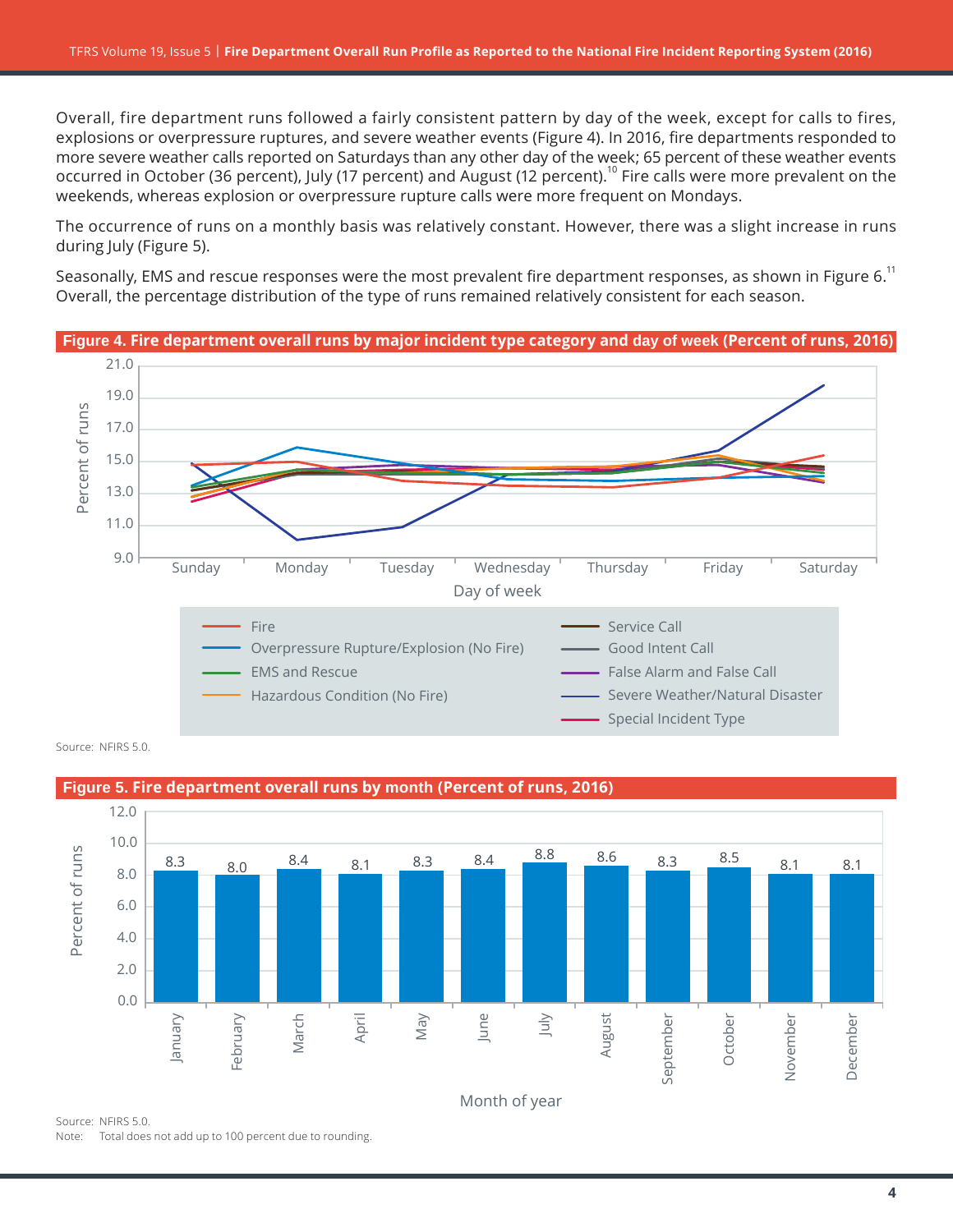

Source: NFIRS 5.0.

Note: For the summer distribution of runs, the total does not add up to 100 percent due to rounding.

## **Regional profile of runs**

Fire departments in the South reported the most runs in 2016; 42 percent of all runs occurred in this region (Table 1).<sup>12</sup> This is to be expected as 39 percent of the U.S. population resides in the South.<sup>13</sup>

For all regions, most calls to fire departments required EMS and rescue services (Figure 7). The Western region reported the highest percentage of EMS and rescue runs at 67 percent; the Northeast region had the lowest percentage at 54 percent. A number of fire departments in the Northeast still limit their role to traditional fire suppression services and have only recently taken on EMS roles. This situation may explain the disparity between the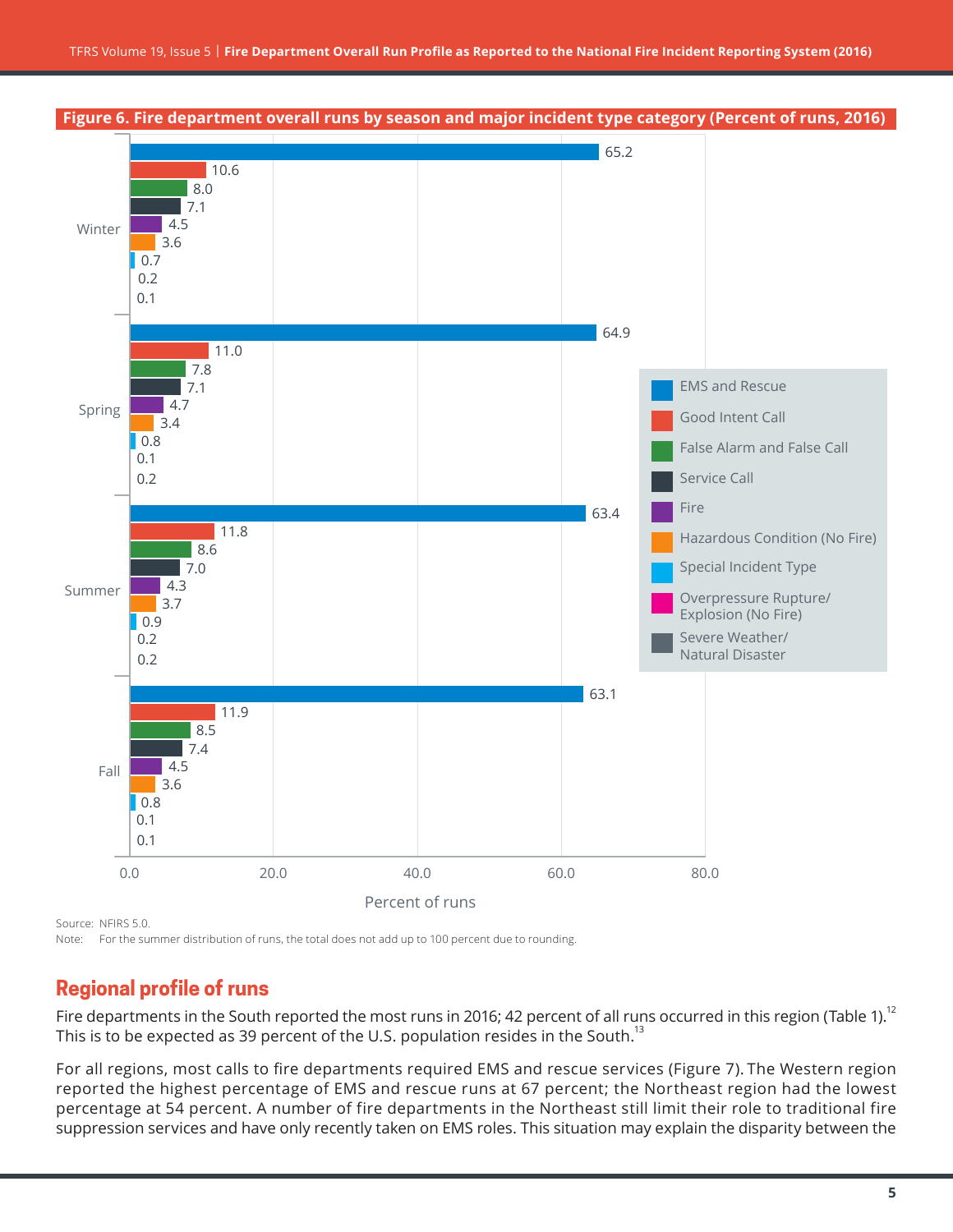percentages of EMS runs in the Northeast and the rest of the nation.<sup>14</sup> Special incidents, such as citizen complaints, represented 3 percent of all runs in the Northeastern region, which was the highest out of all the regions. False alarm calls were also highest in the Northeast (14 percent), followed by the Midwestern (8 percent) region.

| Table 1. Fire department overall runs by region (Percent of runs, 2016) |                |  |
|-------------------------------------------------------------------------|----------------|--|
| <b>Region</b>                                                           | <b>Percent</b> |  |
| Northeast                                                               | 16.0           |  |
| Midwest                                                                 | 19.3           |  |
| South                                                                   | 42.4           |  |
| West                                                                    | 22.3           |  |
| <b>Total</b>                                                            | 100.0          |  |

Source: NFIRS 5.0.

#### **Figure 7. Fire department overall runs by region and major incident type category (Percent of runs, 2016)**



Source: NFIRS 5.0.

Note: For the Midwest and West distributions of runs, the totals do not add up to 100 percent due to rounding.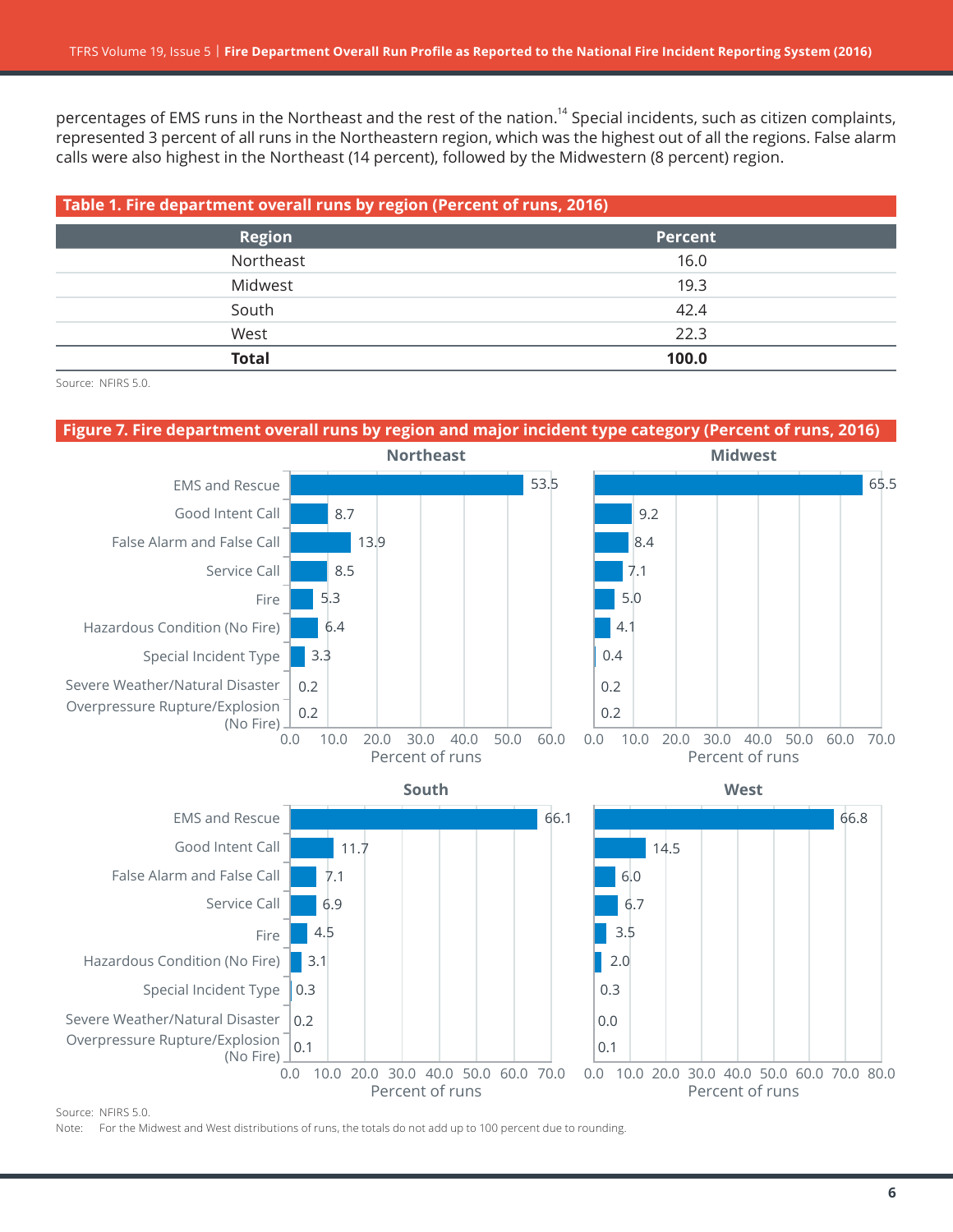## **Property use**

In 2016, about half of all calls involved residential properties (52 percent) followed by outside or special properties (18 percent), as shown in Figure 8. Generally, 70 percent of all reported calls to residences required EMS and rescue services. Service calls (8 percent) and false alarm calls (8 percent) accounted for an additional 16 percent of all residential calls. Only 3 percent of the reported calls to residences were fire-related.



Source: NFIRS 5.0. Note: Total does not add up to 100 percent due to rounding.

# **Aid**

Aid offers additional resources to fire departments for large-scale or specialized incidents, or when response time to an incident is faster by another jurisdiction. Aid is either given or received, either automatically or mutually, for a specific incident. Automatic aid involves prearranged agreements according to hazard conditions, jurisdictions or incidents requiring special equipment. Mutual aid is generally requested on a reactive basis as resources are depleted at the incident.

Informal and formal aid relationships vary depending on the location or the type of the incident. Innovative aid relationships, which focus on improving the allocation of resources and response times, continue to augment the advancement of fire department services. Overall, 9 percent of fire department runs involve giving or receiving aid, either mutual or automatic (Table 2).

Small rural areas generally follow informal agreements where it is understood that large-scale incidents will require all available resources from several community fire departments, and that each department sustains its own resources when providing aid. However, informal relationships in rural areas are giving way to more formal relationships between jurisdictions as rural areas experience huge growth and do not have the resources to contain the fire demands that increasingly point toward "metropolitan risk" levels.<sup>15</sup>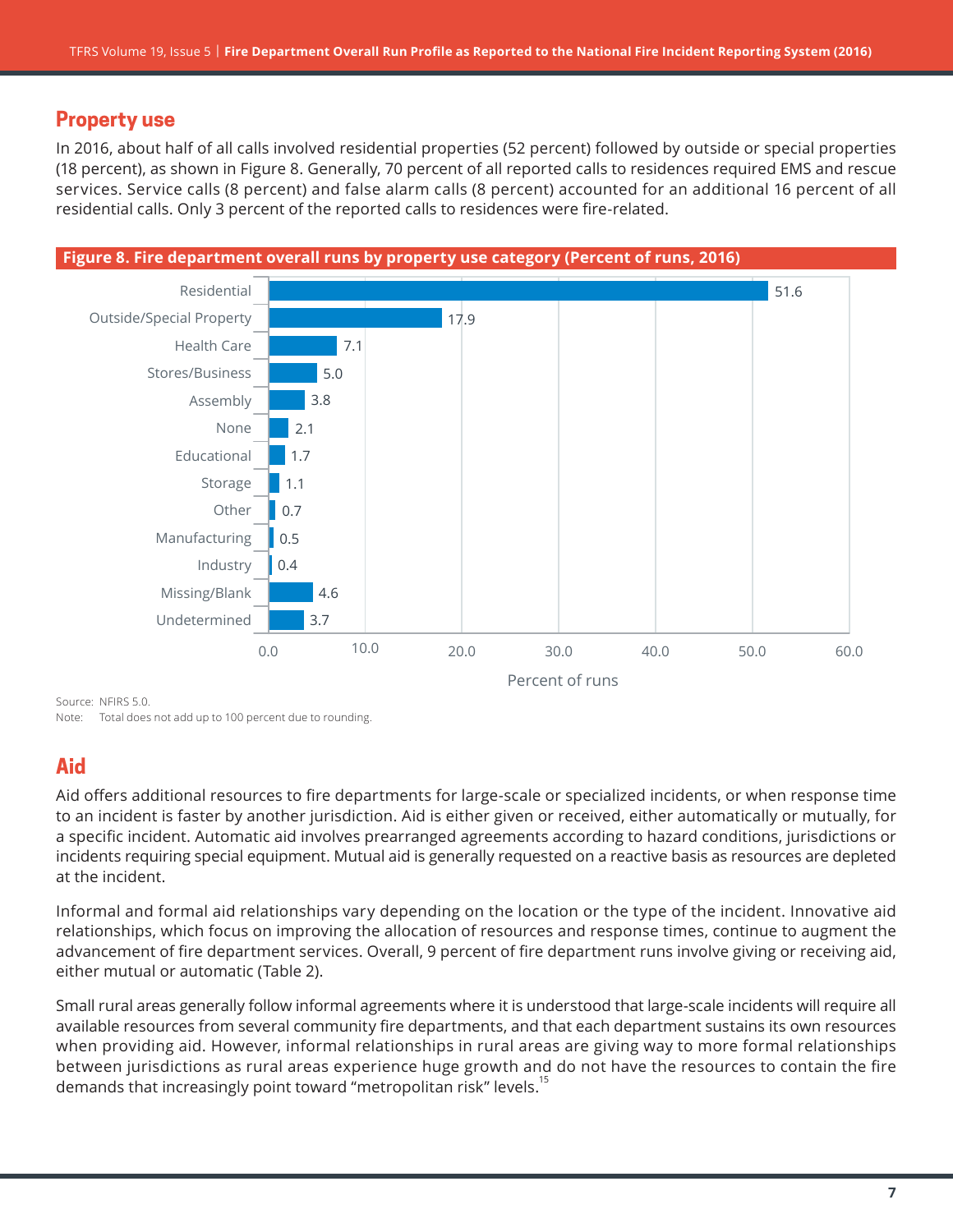Formal aid relationships provide better access to resources. Many local jurisdictions and states maintain exemplary aid systems. The key issues facing aid agreements deal with liability and reimbursement. Resolving these issues results in better fire services. The Emergency Management Assistance Compact and Urban Search and Rescue teams have greatly improved the ability to overcome these issues and move resources from state to state. The National Mutual Aid System was developed to manage greater threats facing the United States, including terrorism and natural disasters.<sup>16</sup>

# **Types of aid**

While 92 percent of all fire department runs were not aid-related, the level of aid runs varies with the type of incident. Aid given and aid received runs were more prevalent for fire incidents than for any other incident type category. Good intent calls and explosion or overpressure rupture incidents also involved aid runs more often than other types of incidents (Table 2). A more detailed analysis of aid relationships and resulting runs is necessary to draw definitive conclusions on the use and frequency of aid.

#### **Table 2. Fire department overall runs by major incident type category and general type of aid (Percent of runs, 2016)**

|                                             |                        | <b>Aid</b>          |              |        |              |
|---------------------------------------------|------------------------|---------------------|--------------|--------|--------------|
| <b>Major incident type category</b>         | <b>Aid</b><br>received | <b>Aid</b><br>given | <b>Total</b> | No aid | <b>Total</b> |
| Fire                                        | 11.2                   | 19.8                | 30.9         | 69.1   | 100.0        |
| Overpressure Rupture/Explosion<br>(No Fire) | 7.9                    | 5.6                 | 13.5         | 86.5   | 100.0        |
| <b>EMS and Rescue</b>                       | 2.7                    | 3.1                 | 5.9          | 94.1   | 100.0        |
| Hazardous Condition (No Fire)               | 4.4                    | 4.8                 | 9.2          | 90.8   | 100.0        |
| Service Call                                | 1.6                    | 6.1                 | 7.7          | 92.3   | 100.0        |
| Good Intent Call                            | 2.9                    | 12.6                | 15.5         | 84.5   | 100.0        |
| False Alarm and False Call                  | 4.3                    | 3.6                 | 7.9          | 92.1   | 100.0        |
| Severe Weather/Natural Disaster             | 4.7                    | 6.3                 | 11.0         | 89.0   | 100.0        |
| Special Incident Type                       | 1.6                    | 2.9                 | 4.5          | 95.5   | 100.0        |
| <b>OVERALL</b>                              | 3.3                    | 5.3                 | 8.5          | 91.5   | 100.0        |

Source: NFIRS 5.0.

Note: Totals may not add up due to rounding.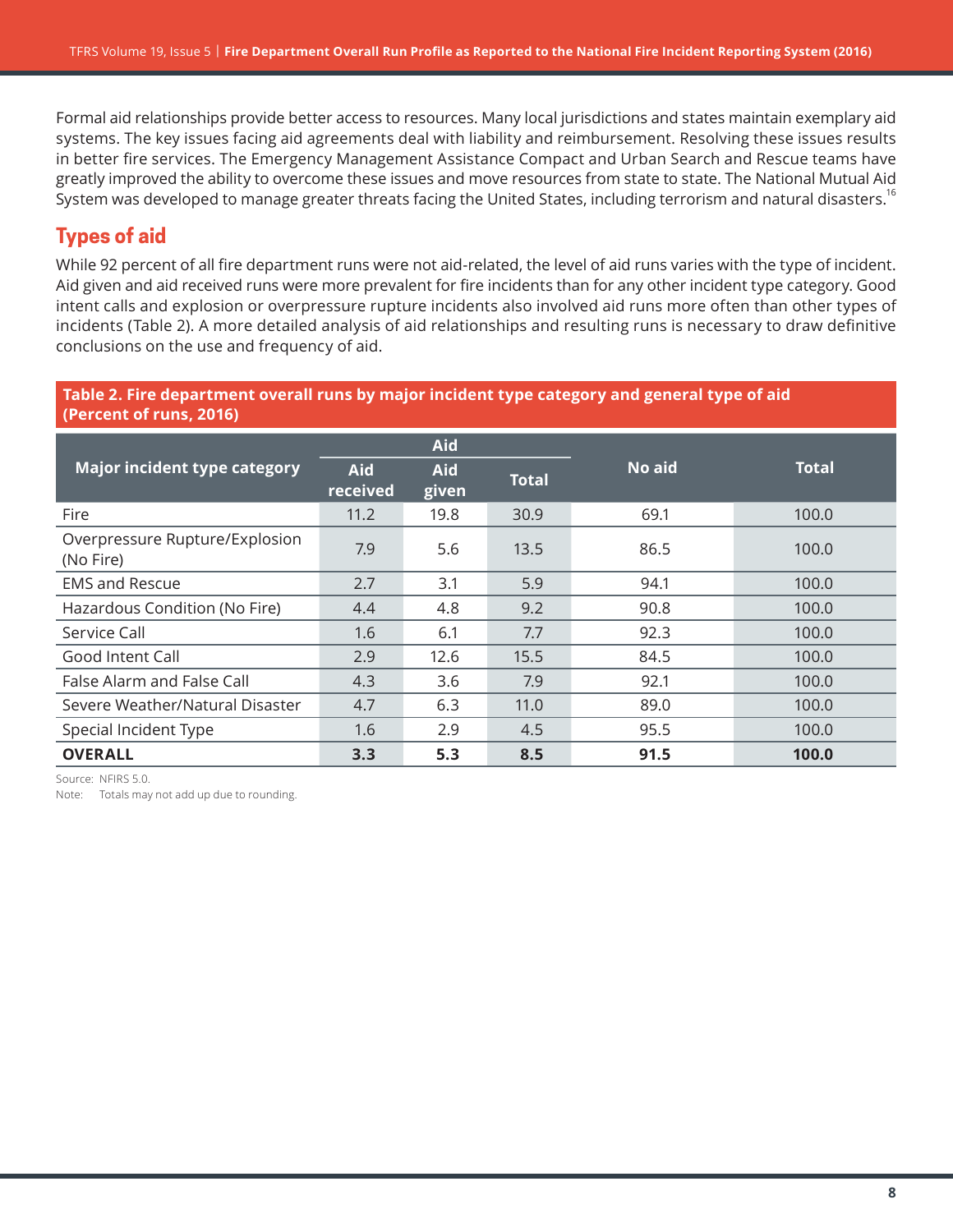# **NFIRS Data specifications for overall fire department runs**

Data for this report were extracted from the NFIRS Public Data Release (full, all-incident data) file for 2016 (released February 2018). Only Version 5.0 data were extracted.

**O** Overall fire department runs were defined using Incident Types 100 to 911 (excluding Incident Type 110):

| <b>NFIRS major</b><br>incident type<br>category | <b>Description</b>                       |
|-------------------------------------------------|------------------------------------------|
| 100-173                                         | Fire (excludes incident type 110)        |
| 200-251                                         | Overpressure Rupture/Explosion (No Fire) |
| 300-381                                         | <b>EMS and Rescue</b>                    |
| 400-482                                         | Hazardous Condition (No Fire)            |
| 500-571                                         | Service Call                             |
| 600-672                                         | Good Intent Call                         |
| 700-751                                         | False Alarm and False Call               |
| 800-815                                         | Severe Weather/Natural Disaster          |
| 900-911                                         | Special Incident Type                    |

Note: More details regarding the specific NFIRS incident types are available in the "NFIRS Complete Reference Guide," January 2015: [https://www.usfa.fema.gov/](https://www.usfa.fema.gov/data/nfirs/support/documentation.html) [data/nfirs/support/documentation.html](https://www.usfa.fema.gov/data/nfirs/support/documentation.html).

To request additional information, visit:<https://www.usfa.fema.gov/contact.html>. To comment on this specific report, visit: [https://apps.usfa.fema.gov/contact/dataReportEval?reportTitle=Fire%20Department%20Overall%20Run%20](https://apps.usfa.fema.gov/contact/dataReportEval?reportTitle=Fire%20Department%20Overall%20Run%20Profile%20as%20Reported%20to%20the%20National%20Fire%20Incident%20Reporting%20System%20(2016)) [Profile%20as%20Reported%20to%20the%20National%20Fire%20Incident%20Reporting%20System%20\(201](https://apps.usfa.fema.gov/contact/dataReportEval?reportTitle=Fire%20Department%20Overall%20Run%20Profile%20as%20Reported%20to%20the%20National%20Fire%20Incident%20Reporting%20System%20(2016))6).

#### **Notes:**

<sup>1</sup>The incident type is defined as the actual situation that emergency personnel found on the scene when they arrived.

<sup>2</sup>NFIRS 5.0 contains both converted NFIRS 4.1 data and native NFIRS 5.0 data. This topical report includes only incident types that reflect native 5.0 data. Incident Type 110 (structure fire, other) is not included in this analysis as it is a "conversion only" code. That is, Incident Type 110 is technically a version 4.1 incident and, as such, is not included in this analysis. Aid runs, usually excluded in incident-based analyses, are included in the data for this report.

3"Runs" or "calls" have different meanings for different fire departments. As NFIRS incident data reflects summary data from individual fire departments (not from individual fire stations in a fire department), a "run" or "call" as used in this topical report means the fire department's collective response to an incident. "Runs" and "calls" are used interchangeably.

4The count of NFIRS runs is rounded to the nearest 100. The actual count of NFIRS runs used for the analyses in this report was 25,693,285. Also excluded are runs with Incident Type 110 (conversion only code). By comparison, the National Fire Protection Association (NFPA) estimated that there were 35,320,000 fire department responses in 2016 (NFPA, "Fire Loss in the United States During 2016," September 2017).

5For a description of how the major incident type categories are defined in the NFIRS, refer to the section of this report regarding NFIRS data specifications for overall fire department runs.

<sup>6</sup>The total percentage for the EMS, good intent, false alarm, and service call incident type categories does not add up to 91 percent due to rounding. 7Within the major incident type categories in the NFIRS, there are many subcategories. For example, EMS calls and medical assist calls are two specific subcategories of the EMS and rescue incident type category.

8"Emergency Communications," Federal Communications Commission, Consumer & Governmental Affairs Bureau, [https://www.fcc.gov/](https://www.fcc.gov/consumers/guides/emergency-communications) [consumers/guides/emergency-communications](https://www.fcc.gov/consumers/guides/emergency-communications) (accessed June 4, 2018).

9Idaho County, "Rural Addressing,"<http://idahocounty.org/commissioners/rural-addressing/>(accessed June 4, 2018).

<sup>10</sup>There was not one specific severe weather event that caused the spike on Saturdays; however, Hurricane Matthew impacted Georgia, North Carolina and South Carolina on Saturday, Oct. 8, 2016. The 2016 NFIRS data showed that of the severe weather and natural disaster runs that occurred on Saturdays in October, 44 percent of the runs were located in North Carolina, 27 percent in South Carolina, and 17 percent in Georgia. <sup>11</sup>In this report, winter is defined as January through March; spring is defined as April through June; summer is defined as July through September; fall is defined as October through December.